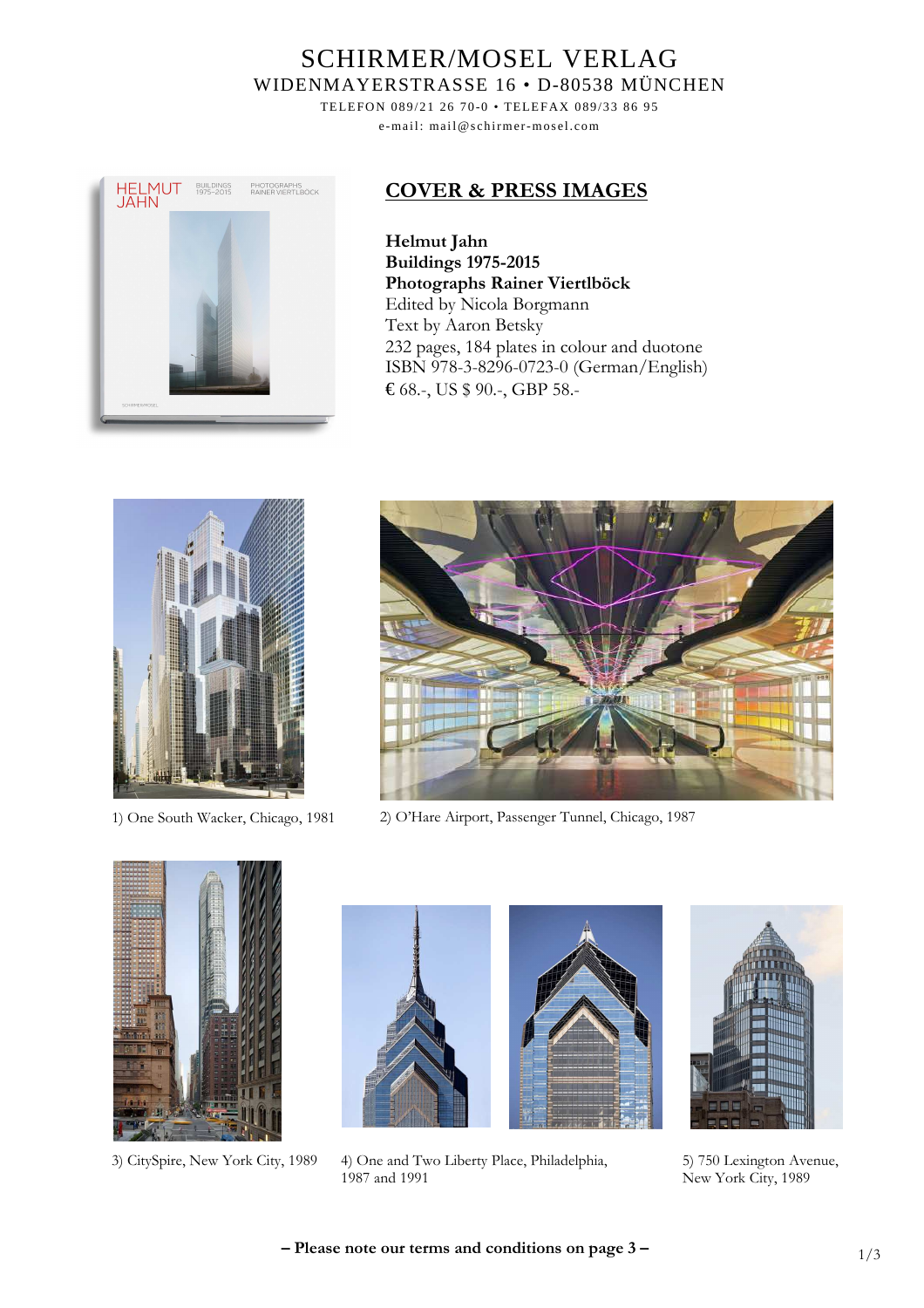# SCHIRMER/MOSEL VERLAG WIDENMAYERSTRASSE 16 • D-80538 MÜNCHEN

TELEFON 089/21 26 70-0 • TELEFAX 089/33 86 95 e-mail: mail@schirmer-mosel.com

### **Press images Helmut Jahn**



6) Messeturm and Messehalle, Frankfurt a.M., 1991 7) Sony Center, Berlin, 2000







8) Highlight Towers, Munich, 2004 9) Suvarnabhumi Airport, Bangkok, 2006



10) Joe and Rika Mansueto Library, Chicago, 2011 11) Leatop Tower, Guangzhou, 2012



**– Please note our terms and conditions on page 3 –**